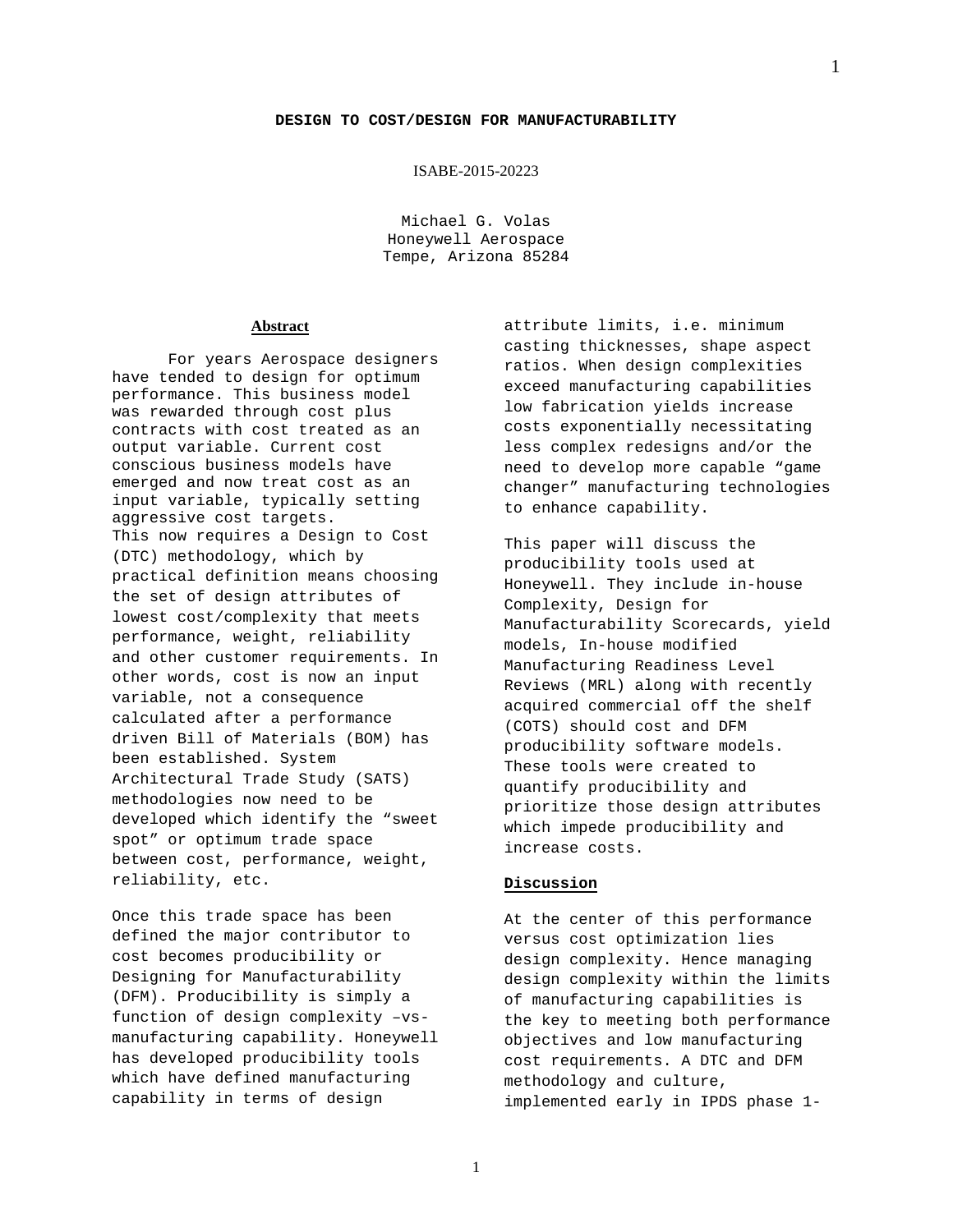3, is required at Honeywell to addresses the effect of design complexity on manufacturability, producibility and resultant cost. This culture and methodology will also identify those manufacturing technologies needed in future roadmaps.

The question most often asked is "How do we make this complex design cheaper?" and the answer, illustrated in figure 1, has usually been globalization, Value Engineering (VE), supplier productivity or new technologies. The question we need to start asking is "Can we simplify the design to make it easier to produce or can we enhance manufacturing capability to make it easier to produce?" Current design methodologies typically estimate a product cost based on similar to component costs and compare the aggregate cost to a cost target perceived to be needed by product marketing to compete in the market place.



Fig. 1 Traditional product cost walk usually resulting in undefined gap required to meet target cost

This typically results in a flurry of cost reduction activity during IPDS phases 4-6 in the form of value engineering, supplier productivity cost reductions, and transitions to EMR, often resulting in large gaps between actual costs and target costs with no known solution.

It is estimated that 80% of recurring costs occur in the first 20% of design as illustrated in figure 2. Only minor changes to cost can occur without significant disruption once designs are set in IPDS phases 4-6. Hence design complexity needs to be addressed early in IPDS phases 1-3 when designs are being created and can be influenced and changed. Current design strategies typically start with a similar-to configuration, adding and changing design attributes to meet the new customer requirements. The key to cost management is identifying those design attributes which drive cost, those which challenge the manufacturing processes and generate complexity in both the similar to and proposed changes. The challenge stems from the fact that in most cases it is this design complexity which addresses the new customer mandated performance requirements. Industry should cost models are available but are ineffective at predicting the effect of the complexity factor. These industry DFM tools do a good job at calculating the direct material and direct labor required for 100% yield. But numerous other complexity related factors as shown in figure 3 have significant effects on costs. These complexity related factors can significantly increase costs sometimes by factors of 2-3X.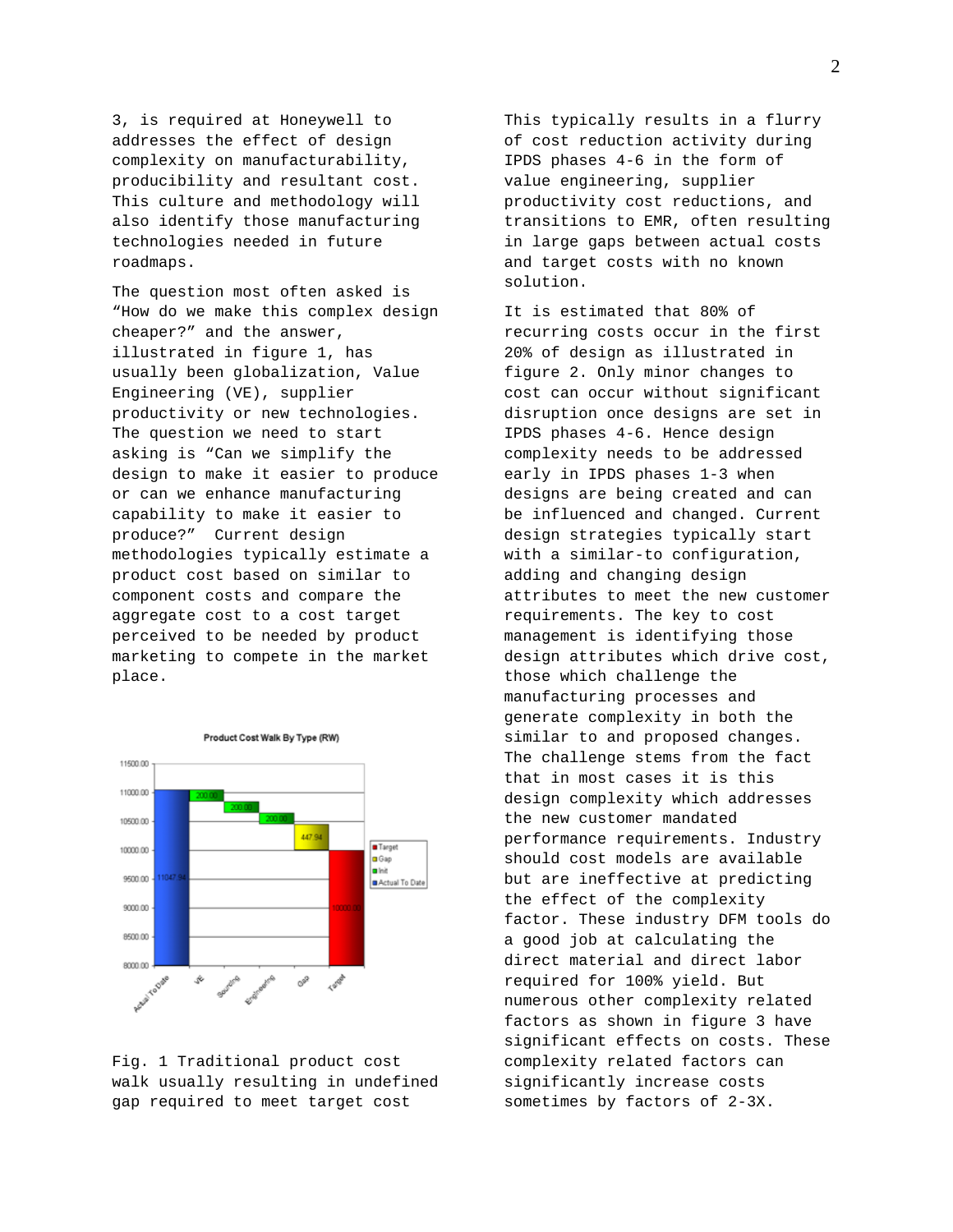Yields of 50% will double costs. Intangible costs, those which are typically very difficult and inconvenient to quantify, play significant roles. Examples include, higher inventory levels, required learning curves, rework and costs associated with quality and technical troubleshooting of manufacturing quality issues.



Fig. 2 80% of Cost is determined during IPDS 1-2.



Fig. 3 Large portion of cost occurs due to "Hidden Factory" complexity

Figure 4 illustrates the exponential effect of complexity on relative cost. For those designs whose complexity are on the low side, cost is fairly linear and can be predicted with traditional industry available should cost models, i.e. Boothroyd Dewhurst, MTI, SEERS, Viper, Apriori. But the cost of those designs that include higher levels of complexity can be seen to increase exponentially. Is this complexity required? Sometimes yes, but often no. Since complexity is based on manufacturing capability, the design community has three choices when faced with a complex design, 1) simplify the design to reduce complexity (2) accept the risk assuming high complexity is producing large gains in performance or other life cycle cost (LCC) variables, and/or (3) elevate the manufacturing capability used to make the complex design. Option 1 requires concurrent engineering early in IPDS phase 1-3 development stages between design engineers who are knowledgeable on the effects of complexity on performance and other LCC variables and manufacturing engineers who have expertise relative to manufacturing process limitations and the effect of complexity on producibility. The goal is to identify lower complexity cost driver design attributes which have low sensitivities to performance changes. Option 2 involves identifying a tradeoff between cost and performance, or other LCC variable and recognizing and accepting that the performance or other LCC variable draws significant favor and is worth the risk, extra cost and longer cycle and scheduling times. Taking advantage of option 3 is the best of both cost and performance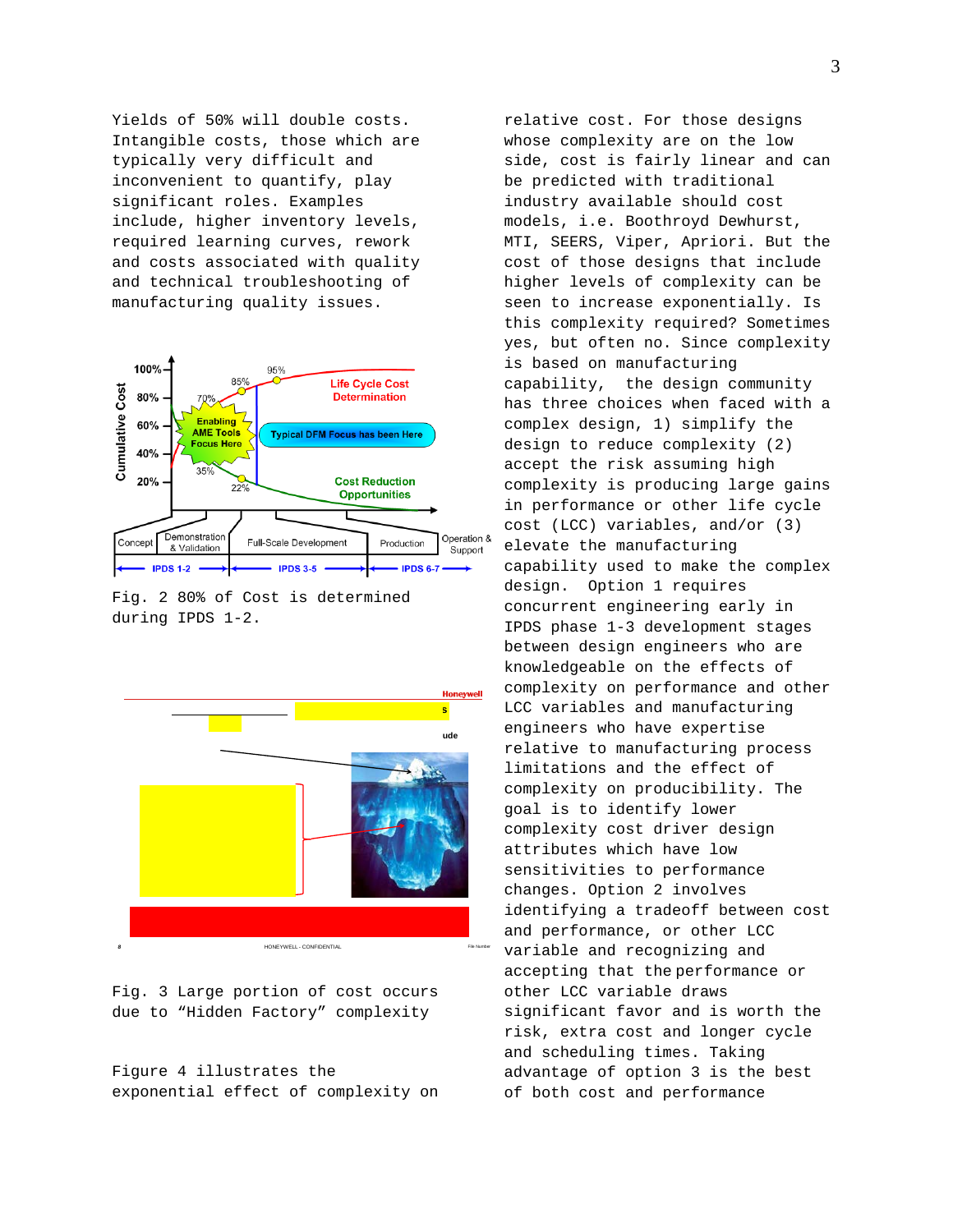worlds, but cost effective disruptive manufacturing processes or even current manufacturing processes which have been significantly improved relative to capability are typically longer term solutions. Identifying and developing these improved and/or disruptive manufacturing technologies of tomorrow play an integral part in 5+ year roadmaps.



Fig. 4 Exponential effect of Complexity on Cost

Levels of complexity depend on levels of manufacturing capability. Identifying the manufacturing capability requires a large set of manufacturing knowledge, experience and expertise. To facilitate the collection of this manufacturing knowledge base and its effect on design limitations and complexity, a suite of tools are being developed at Honeywell. These tools are designed to 1) identify design attributes which drive complexity and 2) identify simpler, lower cost alternatives. These tools, Complexity, DFX Scorecards and Yield Models are designed around today's processing capabilities. Knowledge of manufacturing limitations is required to identify when a design attribute is difficult to produce, hence being

labeled complex and resulting in decreased yields and increased fabrication costs.

Figure 5 is a snapshot of a complexity model for an investment casting illustrating examples of the types of design attributes deemed significant relative to manufacturability. Per each design attribute a spectrum of complexity levels are offered and ranked 1-10. Weight factors for each design attribute are multiplied by the 1- 10 ranking of levels of complexity, totaled and normalized to obtain an overall complexity ranking of 1-10, with 10 being complex. Complexity rankings of 5 or less are typically preferred. Higher rankings contribute exponentially to cost and are difficult to manufacture and produce.



Figure 5 Complexity Model format

Figure 6 illustrates an example of the use of a complexity model to identify and replace complex design attributes which increase cost. A front frame was designed to be cast out of Titanium with a complex shape, a number of long and thin struts and a number of thick to thin transitions, all which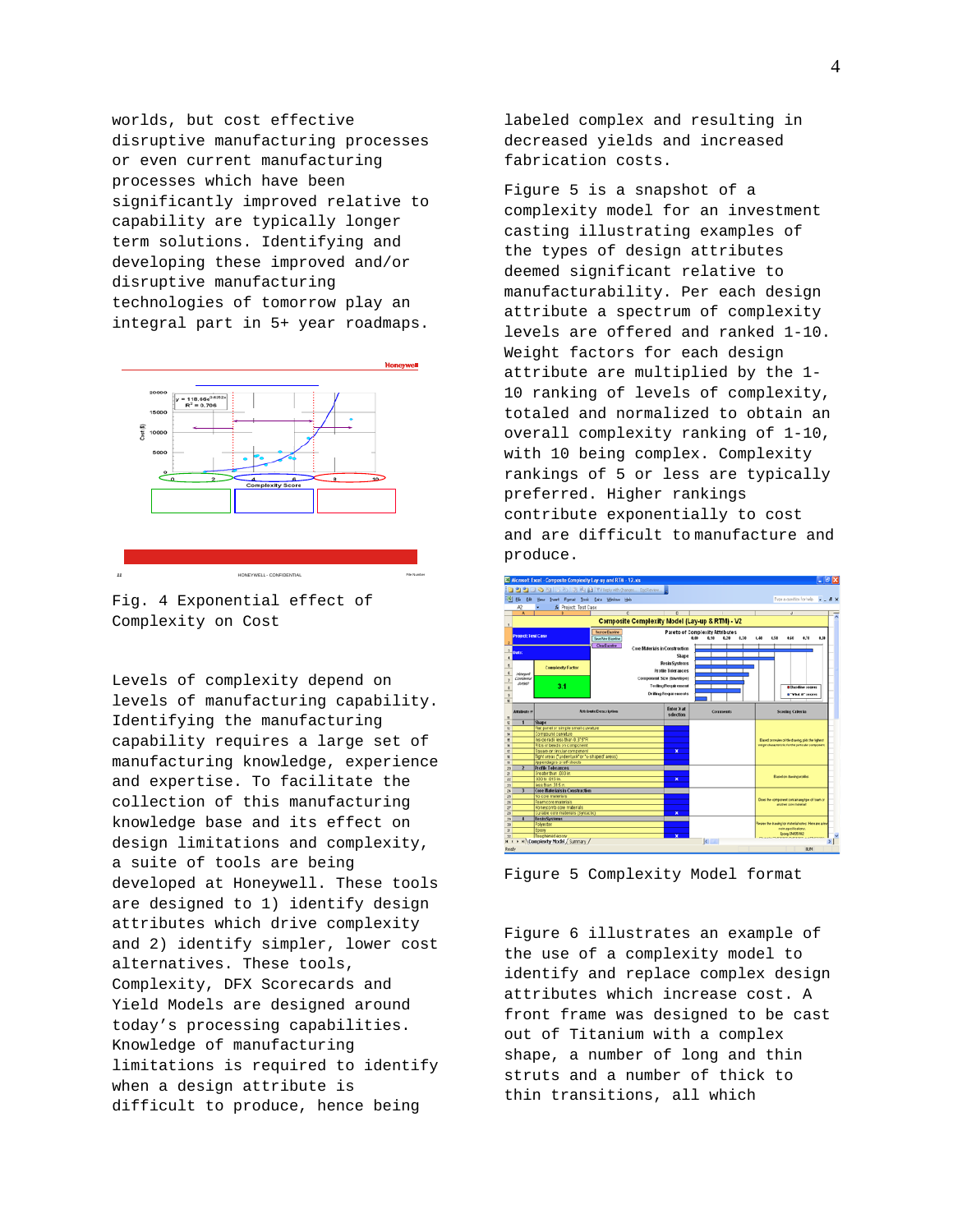increase complexity and cost. The complexity model for large investment cast casings assigned this part a complexity of 7.1 (on a scale from 1- 10 complex). A unique feature of the complexity model is its ability to prioritize the contributions of each design attribute to complexity. The design of a new front frame made several changes which addressed many of these design attributes which influenced complexity. Alloy selection, showing the biggest impact, was changed from Titanium to Aluminum. Changing the material selection to Aluminum, although not captured in the casting complexity model, also allowed other manufacturing processes such as "Hog out" machining to be considered in early trade studies. Other attributes contributing to complexity and increased cost were changed such as increasing minimum thicknesses and decreasing length to thickness ratios. Notice how some design attributes, shape and thick/thin transitions cannot be changed due to their significant

Alloy Shape Minimum thickness Thick to thin transitions Length/thickness ratio(worst case) Controlled fixed process Special processing Datum targets Pour weight Profile Tolerances Cores **Complexity** • **Engine A** •**Complexity score 7.1** •**Engine B** • **Complexity score 5.7** • **Cost reduction 40% Complexity Case Study – Front Frame Comparisons • Material change Titanium to A** • **Minimum thickness increased • Length to Thickness ratios decreased Key design changes made front frame lower cost Identifying Complex Design Attributes is Key to Cost Reduction Rule of Thumb Complexity >7 Usually Results in Producibility Issues**

Fig. 6 Results of Cast large frame Complexity model comparing new front frame –vs- old

**34** Home Confidence in the Confidence of the Confidence of the Confidence of the Confidence of the Confidence of the Number of The Number of the Number of the Number of the Number of the Number of the Number of the Number

effect on performance and function. Reducing the complexity of those

design attributes which effect minimum compromise to performance and function reduce the overall complexity of the new front frame to 5.7 and reduced the part cost 40%.

The DFX scorecard is another DTC tool being used to assess design attribute complexity relative to manufacturing capability. DFX scorecards are typically more quantitative relative to complexity models and typically used later in the design cycle when a component has been selected and hard configuration lines are being created. Figure 7 illustrates the format and quantification of the scorecard. Figure 8 illustrates the types of design attributes identified and the various levels of complexity within each attribute. The DFX scorecard identifies ease of manufacturability on a scale from 1 to 100, the higher the number the easier to manufacture. It also identifies those design attributes which effect complexity and defines those attribute levels which are within process capability (green), those that challenge (yellow) and those typically outside process capability (red). Those design attributes in red need to be avoided and redesigned with more capable yellow or preferably green levels. Red levels indicate low yields and increased costs.

The yield model is a third tool being used to identify how design attributes effect first pass yield. This model predicts yields probabilistically through the principal that Yield=exp(- OFD\*DPMO/106). Industry generated Defects per Million Opportunities DPMO) for standard manufacturing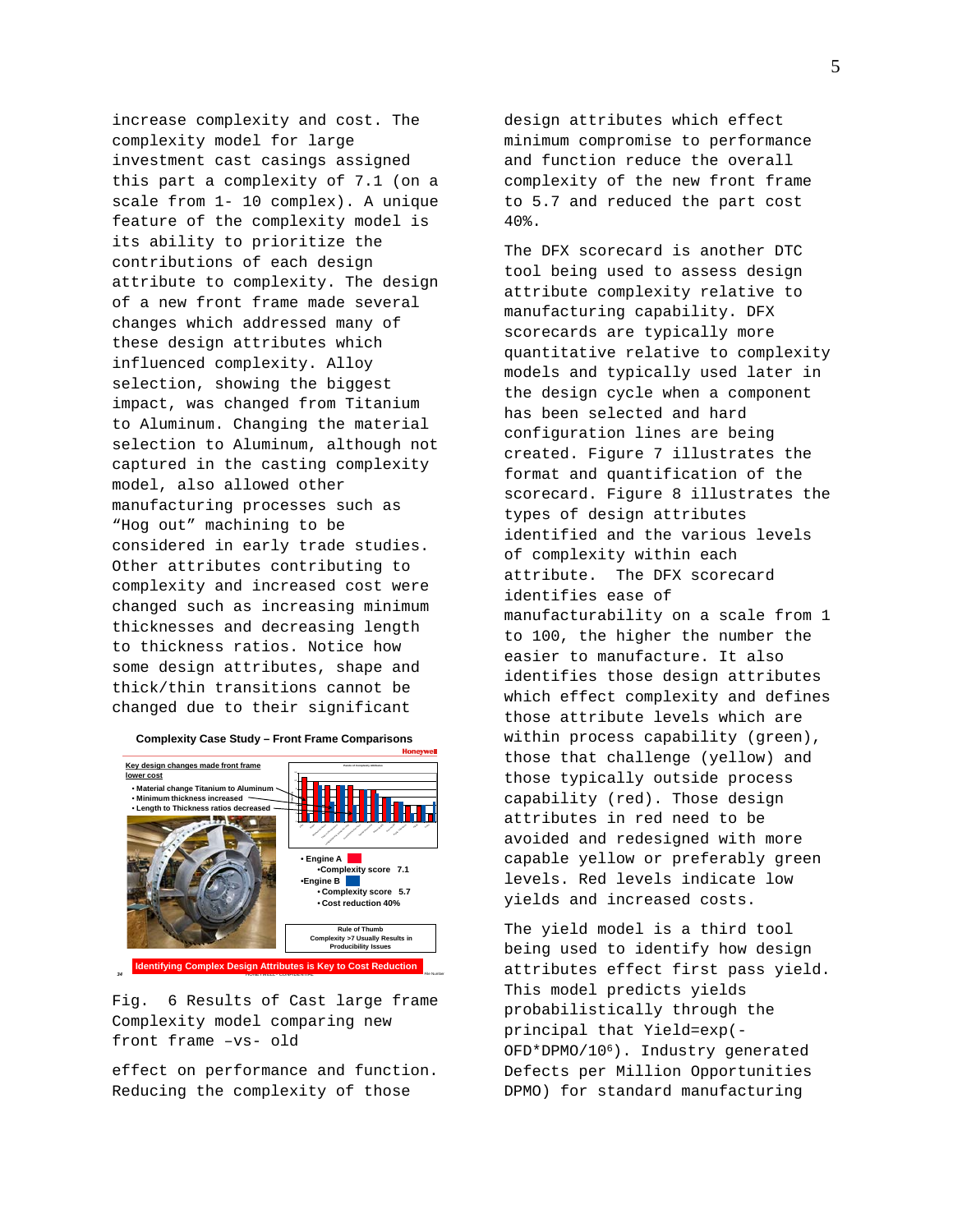processes, such as soldered joints for CCA's (Circuit Card Assemblies) are used in conjunction with opportunities for defects (OFD), i.e. number of solder joints, to generate a probabilistic first pass yield. Effects of inspection processes on final pass yield can also be predicted. Figure 9 illustrates the excel format used to predict first pass yield. In addition to incorporating industry based DPMO data and design/process OFD multipliers, learning curve parameters are inputted which allows the calculated output of early prototype and steady state





 Fig. 8 Examples of major design attributes



Fig. 9 Example of Yield model format

yields along with a calculated learning rate profile and a prioritized listing of DFM opportunities.

The Manufacturing Readiness Level, MRL, is a tool which compiles a list of questions in 34 subcategories and 5 main categories that highlight those manufacturing issues which need to be addressed throughout the entire IPDS process (fig. 10). This tool is a significantly shortened version of the Department of Energy (DOE) MRL created several years ago. This tool addresses not only design producibility, but materials and manufacturing planning, process capability and control, factory capital and supply chain issues. Pre IPDS 1 concept questions are compiled which will reinforce the consideration of how design attributes and concepts affect cost and producibility.

Of course a quantified measure of DFM and producibility needs to culminate in its effect on cost. Hence Honeywell has taken a commercial off the shelf should cost CAD centric model and is significantly modifying the data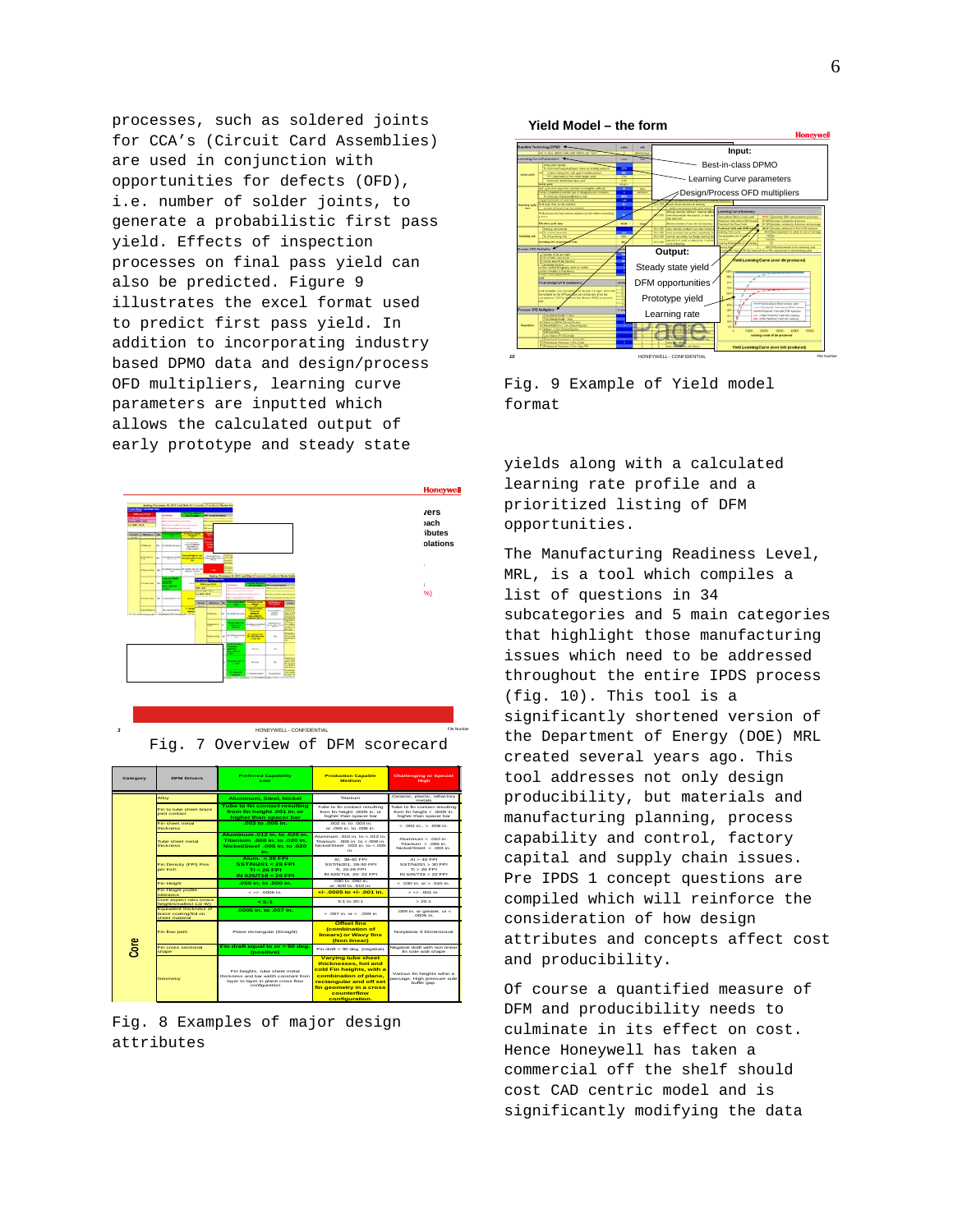base and rules logic to address the many high tech complex products made in aerospace.

Integrating DFM, Producibility, and should cost information into CAD is essential since Model based enterprise (MBE) technologies and cultures are starting to evolve.

Moving forward begs two development needs, quantifying DFM and producibility in terms of dollars and integrating design attribute capability thresholds electronically into the CAD process. Several commercial off the shelf (COTS) should cost models were evaluated. These models tend to address the simple side of complexity, not the complex side, but do offer a template and a starting data base of virtual production labor and burden rates and proposed manufacturing operations. Numerous modifications and additions are required to achieve the aerospace levels of complexity, recently developed manufacturing capabilities and

| <b>Thread</b>                           | Select MRL Sub-Thread to show => |                  |                                                                       | 렿 |
|-----------------------------------------|----------------------------------|------------------|-----------------------------------------------------------------------|---|
| Design Producibility                    | $\rightarrow$                    | 1.1              | Design Maturity                                                       |   |
|                                         |                                  | 1.2 <sub>2</sub> | <b>Kev Characteristics</b>                                            |   |
|                                         |                                  | 1.3              | Custom / Critical Components                                          |   |
|                                         |                                  | 1.4              | Design for Manufacturability and Assembly                             |   |
|                                         |                                  | 1.5              | Design for Testability                                                |   |
|                                         |                                  | 1.6              | Design for Globalization                                              |   |
|                                         |                                  | 1.7<br>1.8       | Design for Obsolescence<br>Design for Environment                     |   |
|                                         |                                  | 2.1              | <b>Material Maturity</b>                                              |   |
| Manufacturing<br>Material &<br>Planning |                                  | 2.2              | Cost Modeling & Analysis                                              |   |
|                                         |                                  | 2.3              | Material Availability                                                 |   |
|                                         |                                  | 2.4              | <b>Demand Planning</b>                                                |   |
|                                         |                                  | 2.5              | Materials Planning                                                    |   |
|                                         |                                  | 2.6              | Manufacturing Planning                                                |   |
|                                         |                                  | 2.7              | Special Handling                                                      |   |
| Process Capability<br>& Control         |                                  | 3.1              | <b>Process Maturity</b>                                               |   |
|                                         |                                  | 3.2              | <b>Special Processes</b>                                              |   |
|                                         |                                  | 3.3              | Assembly Methods                                                      |   |
|                                         |                                  | 3.4              | Routina                                                               |   |
|                                         |                                  | 3.5              | <b>Test Methods</b>                                                   |   |
|                                         |                                  | 3.6              | <b>Yields and Rates</b>                                               |   |
|                                         |                                  | 3.7              | Quality Control                                                       |   |
| Factory & Capital                       |                                  | 4.1              | Product and Process Modeling & Simulation                             |   |
|                                         |                                  | 4.2              | Manufacturing & Inspection Equipment                                  |   |
|                                         |                                  | 4.3              | Special Tooling                                                       |   |
|                                         |                                  | 4.4              | Special Test & Inspection Equipment (STE/SIE)                         |   |
|                                         |                                  | 4.5              | Critical Skills                                                       |   |
|                                         |                                  | 4.6<br>4.7       | Resource Allocation                                                   |   |
| Supply Chain                            |                                  | 5.1              | <b>Quality Assurance Systems</b><br><b>Industrial Base Capability</b> |   |
|                                         |                                  | 5.2              |                                                                       |   |
|                                         |                                  | 5.3              | Supply Chain Design<br>Supply Chain Management                        |   |
|                                         |                                  | 5.4              | <b>Supplier Quality</b>                                               |   |
|                                         |                                  | 5.5              | Subcontracts                                                          |   |



levels of inspection and surface finish. The elite should cost and DFM models allow the input of a CAD design, offer a proposed series of manufacturing operations and identify and prioritize those design attributes which drive costs or challenge manufacturing operation capabilities.

In summary, increasing design complexity increases cost. This complexity must be addressed early in IPDS design phases 1-3 in the form of system architectural trades studies which incorporate trade sensitivities of functional requirements and cost. As illustrated in figure 11, once high level trade studies are utilized to define design space and sensitivities of major design parameters, use of DFM tools can be employed to further define the lower cost bound of the trade space. Honeywell tools are being developed to quantify relative complexity levels and identify and prioritize those design attributes which challenge manufacturing capability, hence most significant to complexity and cost. Complexity



Fig. 11 Relationship of DTC design space to DFM

models, DFM scorecards, Yield Models and MRL's are being